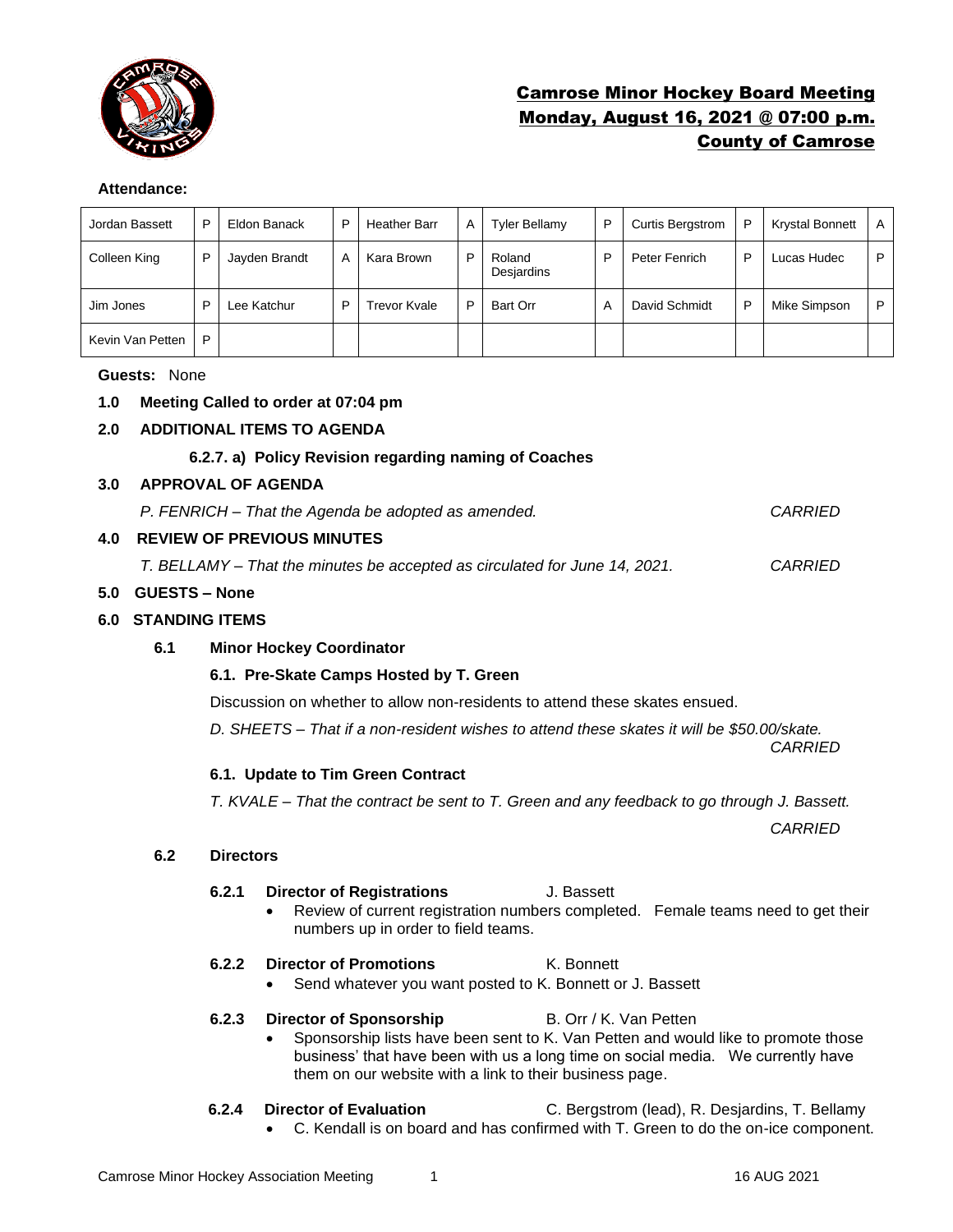- 
- Camrose Minor Hockey Association Meeting 2 2 16 AUG 2021

that can help at the time of tryouts for opening doors etc. please do so.

## **6.2.5 Director of Equipment** C. King

• Director's are requested to be present when their division is on the ice and anyone

- Goalie equipment has been handed out to kids going into goalie camps and the only thing CMHA will not provide is the helmets.
- Contact has been made with D. Borman and no dates given for the socks and jerseys.

## **6.2.6 Director of Discipline** J. Jones / M. Simpson

- Nothing at this time
- **6.2.7 Director of Rep Team (AA, A, B and Female)** E. Banack / P. Fenrich / D. Sheets
	- Discussion regarding updating the tryout evaluation policy in order for coaches to be able to recruit players ensued.

*D. SHEETS – That the evaluations policy be amended to when a coach is ratified for the AA and female teams prior to evaluations, the Coach information may be posted to the website. If the named coaches' child is unsuccessful at that division, the coach has the choice to remain or drop to the lower division. CARRIED*

*The following recommendations were carried* 

- *a) Coach selection committee recommends R. Galenza as Head Coach for U11 AA*
- *b) Coach selection committee recommends E. Sonnenberg as Head Coach for U13 AA*
- *c) Coach selection committee recommends J. Funk as Head Coach for U16 AA*
- *d) Coach selection committee recommends R. Willoughby as Head Coach for U18 AA*
- *e) Coach selection committee recommends C. Zarski as Head Coach for U13 Wildcats*
- *f) Coach selection committee recommends L. Hudec as Head Coach for U15 Wildcats*

## **6.2.8 Director, Non-Rep Teams**

*J. Bassett recommended the following coaches on behalf of J. Brandt:* 

- *a) U5 - J. Corbett*
- *b) U7 Major Lead – Brandon Heck*
- *c) U9 Minor Lead – Ken Schafer*
- *d) U9 Major Lead – Dale Bonnett and Chris Renwick CARRIED*

## **6.2.9 Director, Coach Mentorship T. Kvale**

• Looking at getting the Augustana Viking players to help where needed.

## **6.2.10 Director of U18** D. Sheets

## Will look at getting the older kids to come out and help where possible

Looking to see what we can do for those kids that will be finishing their U18 hockey with CMHA and if a jersey could be provided. C. King noted that in the past this was generally left up to the team to do something for these players.

## **6.2.11 Director of U15** L. Katchur

• Inquiries into the tournament forwarded to C. King and online submissions completed to send on to the team when coaching staff in place.

## **6.2.12 Director of U13** J. Jones (Nothing to report)

#### **6.2.13 Director of U11** D. Schmidt / P. Fenrich

• The boundaries remain the same as the previous season and the league has changed the name to AA instead of "Tier 1".

## **6.2.14 Director of U9 AND U7** H. Barr / K. Brown

- 
- Clarification on how we will break the teams up and if there will be a U9 Female team discussed. At the U9 Minor there are enough to make a team but the U9 Major females will need to be on a mixed team. This will be left up to the lead coaches to make the teams up like it had been done the previous season. Will continue to have the U7 and U9 Minor and Major divisions.
- 
-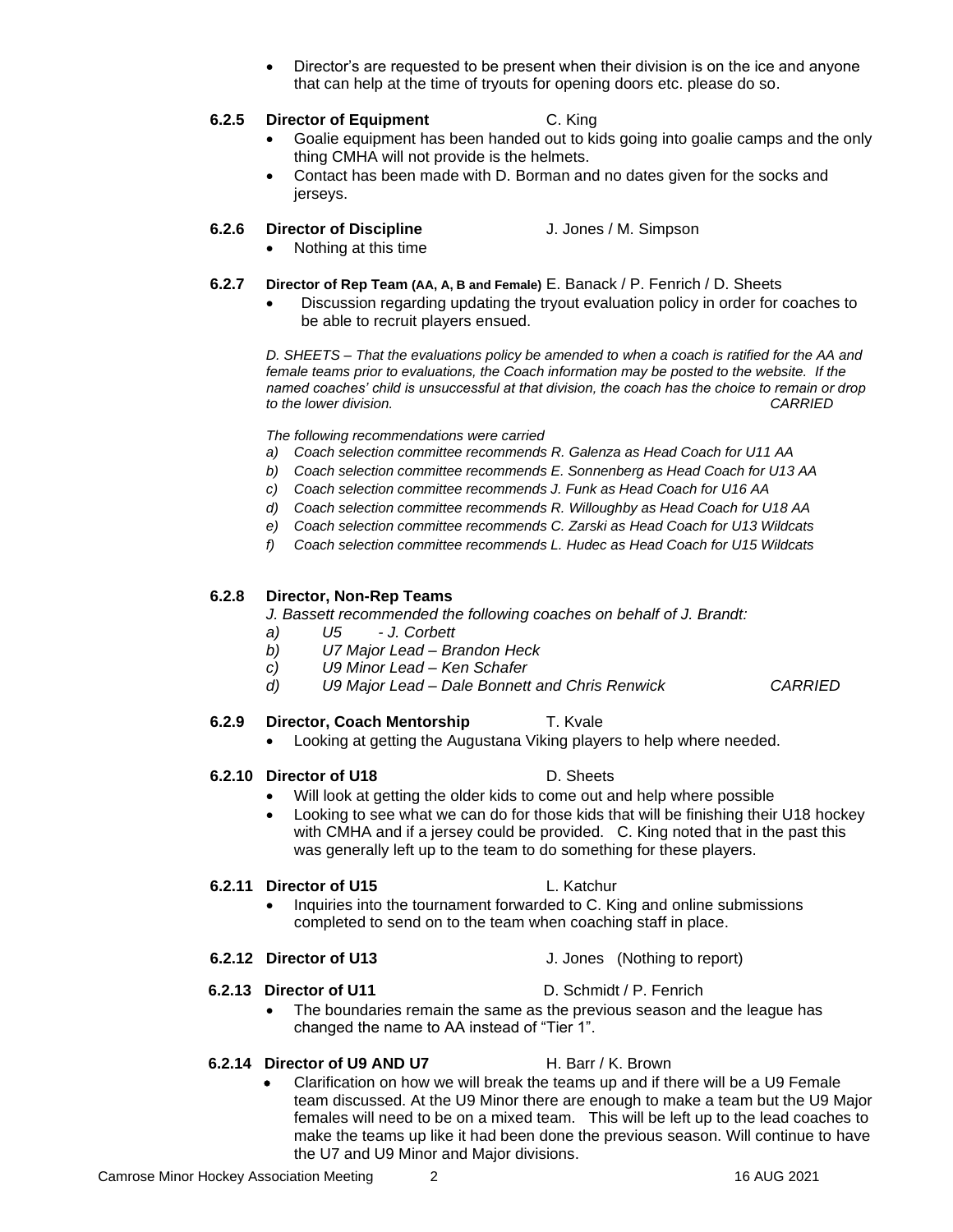#### **6.2.15 Director of Female Hockey** E. Banack

• No meetings held and will continue to look at getting registrations up.

#### **6.2.16 Referee In Chief L. Hudec**

- Tentatively have September  $18<sup>th</sup>$  booked in for the ref clinic. Hockey Alberta is having issues with the HCR 3.0 update and refs and coaches cannot book any courses at this time. HA is looking into this.
- L. Hudec will reach out to the officials to let them know this date when HA gets their program up and running.

#### **7.0 OLD BUSINESS - Nothing to review**

#### **8.0 NEW BUSINESS**

#### **8.1 Goalie Pre-Season Registration Numbers**

• C.King provided a list to the board and dates all confirmed with Ian Gordon. L. Katchur to get the shooters needed for the clinic (4 for each session).

#### **8.2 Review of Policy Re: Tryouts and evaluations**

• Copies provided to anyone that required it. Everyone to read them over and Directors to be present at tryouts.

#### **8.3 U18 AA Dressing Room**

- a) Camrose Crush willing to pay the fee to rent this room.
- b) J. Cook requesting that CMHA move their current goalie equipment into the U18 Dressing room.

*D. SHEETS – That Camrose Minor Hockey is not willing to give up the lease on this room and we do not want the Goalie Equipment to be put in this room unless the City of Camrose is willing to give us an alternate room.* 

#### **8.4 U 11 AA Ice Breaker**

• C. King has given ice to the "organizers" to host this two day tournament on November 6 and 7. Discussion on whether we can charge to host or if the league will pay for the ice will be put forward to NAI for clarification.

#### **8.5 Safety Person**

• Hockey Alberta put out a training date for anyone to attend. Will review the information to see what exactly they want associations to do with this person.

#### **8.6 Camrose Crush wanting our License Number in order to hold raffles**

• Board Members felt that it would be in CMHA's best interest not to have any outside organization use our License Number in case there is an issue with reporting documents in which CMHA could get suspended.

#### **8.7 Ad for registrations to go out again**

• Board felt there was no need to put in the paper as social media would be our best option.

#### **8.8 U18 AA wanting to host a tournament over the Christmas Break**

• There was interest in the U18 AA being able to host a tournament over the Christmas Break and get involvement with the AJHL. D. Sheets to discuss with B. Rybalka and get back to C. King in case we need to book ice.

#### **9.0 CORRESPONDENCE – None**